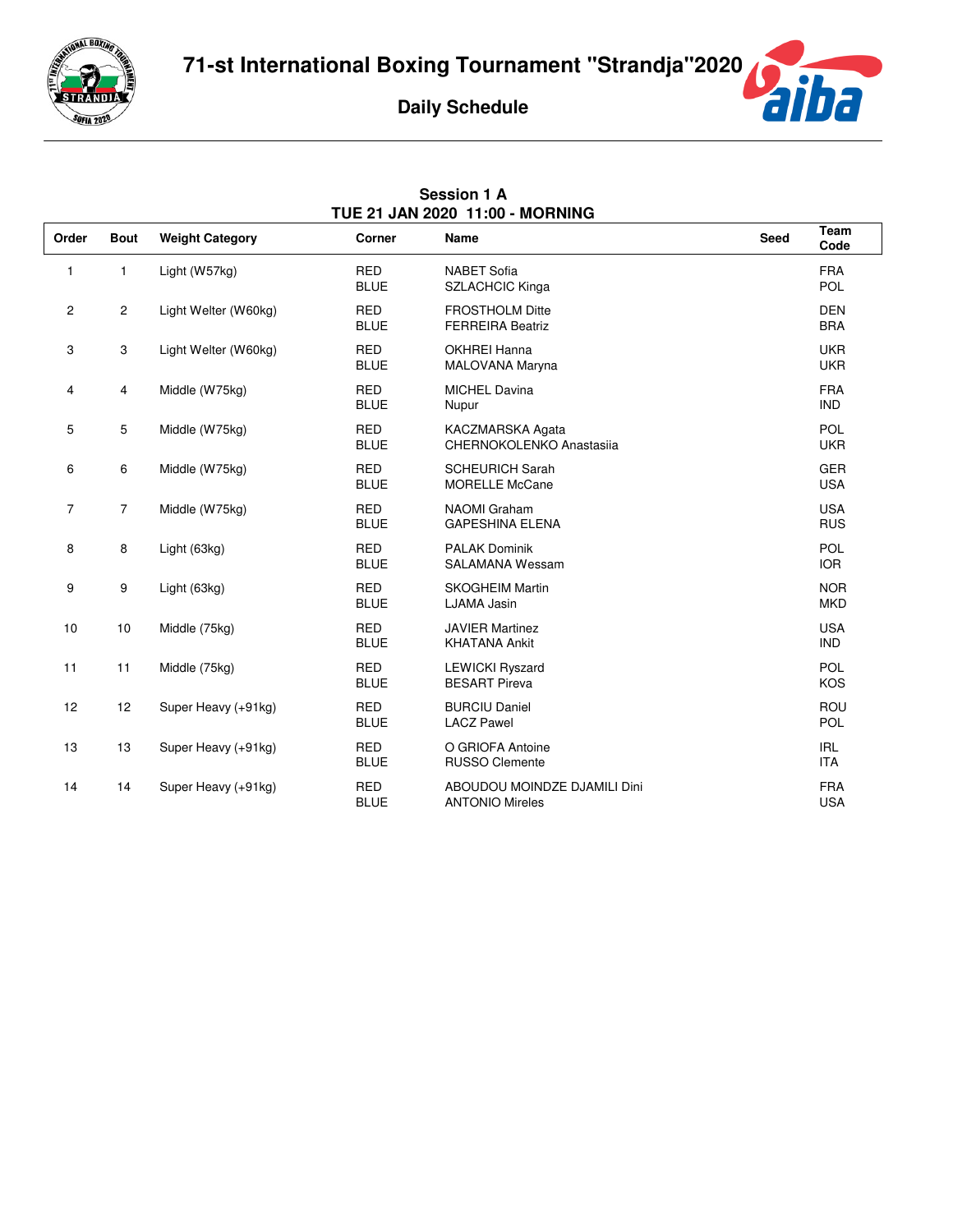

**Session 2 B**



| TUE 21 JAN 2020 11:00 - MORNING |             |                        |                           |                                                         |             |                          |  |
|---------------------------------|-------------|------------------------|---------------------------|---------------------------------------------------------|-------------|--------------------------|--|
| Order                           | <b>Bout</b> | <b>Weight Category</b> | Corner                    | <b>Name</b>                                             | <b>Seed</b> | Team<br>Code             |  |
| $\mathbf{1}$                    | 15          | Light (W57kg)          | <b>RED</b><br><b>BLUE</b> | <b>WALSH Michaela</b><br><b>GUADALUPE Gutierrez</b>     |             | <b>IRL</b><br><b>USA</b> |  |
| $\overline{c}$                  | 16          | Light Welter (W60kg)   | <b>RED</b><br><b>BLUE</b> | <b>DONJETA Sadiku</b><br>PITA NIKOLETA                  |             | <b>KOS</b><br>GRE        |  |
| 3                               | 17          | Light Welter (W60kg)   | <b>RED</b><br><b>BLUE</b> | <b>GONZALEZ MELISA</b><br><b>ALEXIUSSON Agnes</b>       |             | <b>ESP</b><br>SWE        |  |
| 4                               | 18          | Middle (W75kg)         | <b>RED</b><br><b>BLUE</b> | <b>STONKUTE Gabriele</b><br><b>BYLON ATHEYNA</b>        |             | LTU<br>PAN               |  |
| 5                               | 19          | Middle (W75kg)         | <b>RED</b><br><b>BLUE</b> | <b>HOLGERSSON Love</b><br>O ROURKE Aoife                |             | SWE<br><b>IRL</b>        |  |
| 6                               | 20          | Middle (W75kg)         | <b>RED</b><br><b>BLUE</b> | <b>FIGUEIREDO Flavia</b><br>RANGELOVA Vasilena          |             | <b>BRA</b><br><b>BUL</b> |  |
| $\overline{7}$                  | 21          | Light (63kg)           | <b>RED</b><br><b>BLUE</b> | <b>BROMAN Hampus</b><br><b>NOVAK Petr</b>               |             | <b>SWE</b><br>CZE        |  |
| 8                               | 22          | Light (63kg)           | <b>RED</b><br><b>BLUE</b> | <b>HAMRAOUI Lounes</b><br><b>BATES George</b>           |             | <b>FRA</b><br><b>IRL</b> |  |
| 9                               | 23          | Light (63kg)           | <b>RED</b><br><b>BLUE</b> | <b>GURULI LASHA</b><br><b>CHEREJI James Damian</b>      |             | <b>GEO</b><br>ROU        |  |
| 10                              | 24          | Middle (75kg)          | <b>RED</b><br><b>BLUE</b> | <b>GOLEBIEWSKI Bartosz</b><br><b>GEDMINAS Mindaugas</b> |             | <b>POL</b><br><b>NOR</b> |  |
| 11                              | 25          | Middle (75kg)          | <b>RED</b><br><b>BLUE</b> | <b>CAVALLARO Salvatore</b><br>FENDERO Moreno            |             | <b>ITA</b><br><b>FRA</b> |  |
| 12                              | 26          | Super Heavy (+91kg)    | <b>RED</b><br><b>BLUE</b> | LOVCHYNSKYI Dmytro<br>STAWIREJ Aleksander               |             | <b>UKR</b><br><b>POL</b> |  |
| 13                              | 27          | Super Heavy (+91kg)    | <b>RED</b><br><b>BLUE</b> | <b>ALIEV Mourad</b><br>SILVA Joel                       |             | <b>FRA</b><br><b>BRA</b> |  |
| 14                              | 28          | Super Heavy (+91kg)    | <b>RED</b><br><b>BLUE</b> | <b>RICHARD Torrez Jr</b><br>Narender                    |             | <b>USA</b><br><b>IND</b> |  |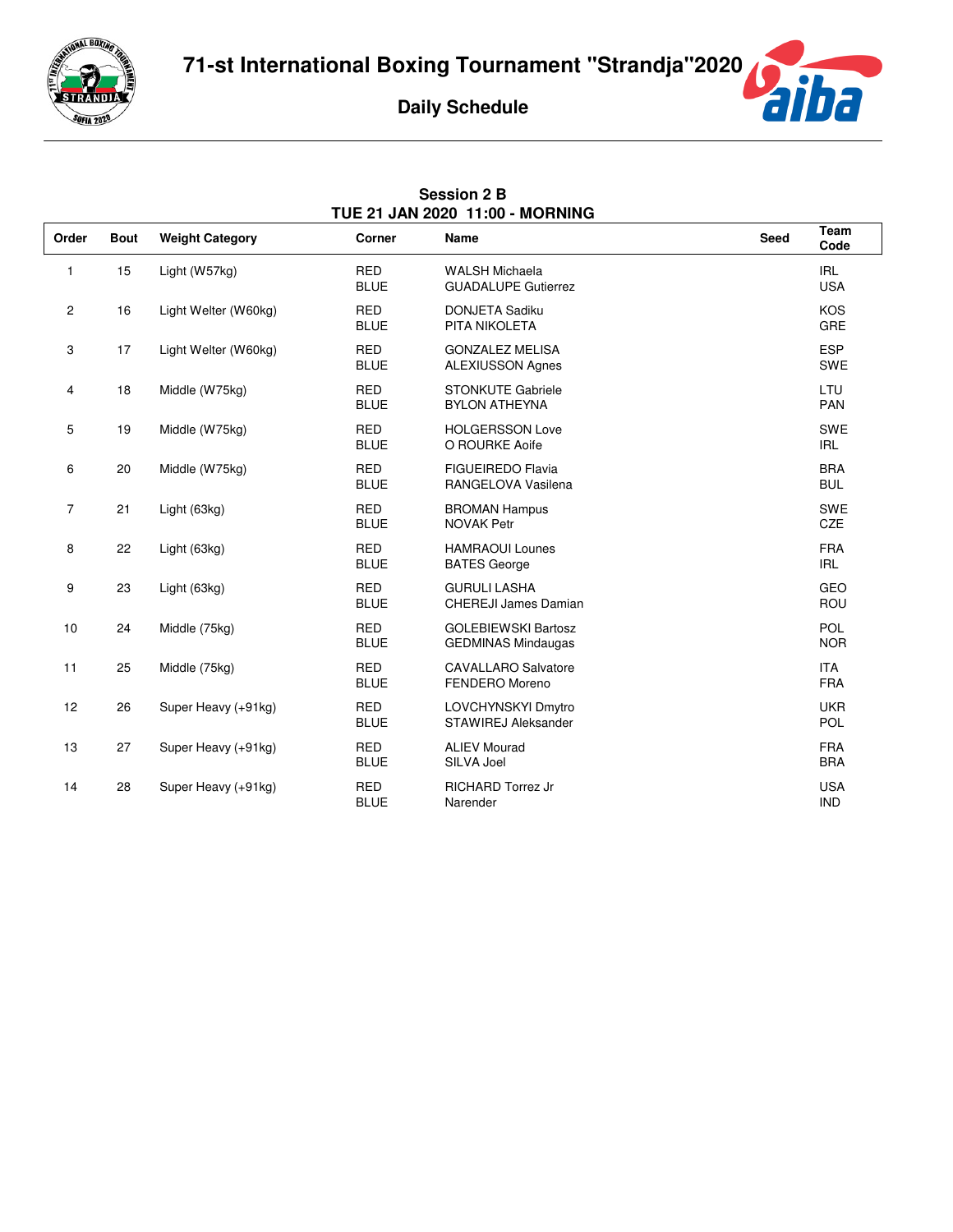

**Session 3 A**



|                | TUE 21 JAN 2020 15:00 - AFTERNOON |                        |                           |                                                       |             |                          |  |  |
|----------------|-----------------------------------|------------------------|---------------------------|-------------------------------------------------------|-------------|--------------------------|--|--|
| Order          | <b>Bout</b>                       | <b>Weight Category</b> | Corner                    | Name                                                  | <b>Seed</b> | Team<br>Code             |  |  |
| 1              | 29                                | Fly (W51kg)            | <b>RED</b><br><b>BLUE</b> | <b>GONZALEZ MARIA</b><br><b>SAVCHUK Olena</b>         |             | <b>ESP</b><br><b>ITA</b> |  |  |
| $\overline{c}$ | 30                                | Fly (W51kg)            | <b>RED</b><br><b>BLUE</b> | <b>MOUTTAKI Yasmine</b><br><b>MIKHAT Zareen</b>       |             | <b>MAR</b><br><b>IND</b> |  |  |
| 3              | 31                                | $Fly$ (W51 $kg$ )      | <b>RED</b><br><b>BLUE</b> | <b>CHRISTINA Cruz</b><br><b>DRABIK Sandra</b>         |             | <b>USA</b><br>POL        |  |  |
| 4              | 32                                | $Fly$ (W51 $kg$ )      | <b>RED</b><br><b>BLUE</b> | <b>SMITH Ceire</b><br>WONYOU Johanna                  |             | <b>IRL</b><br><b>FRA</b> |  |  |
| 5              | 33                                | Welter (W69kg)         | <b>RED</b><br><b>BLUE</b> | <b>BRIANA Che</b><br>SONVICO Emilie                   |             | <b>USA</b><br><b>FRA</b> |  |  |
| 6              | 34                                | Welter (W69kg)         | <b>RED</b><br><b>BLUE</b> | <b>BOVA Marija</b><br>LYSENKO Anna                    |             | <b>UKR</b><br><b>UKR</b> |  |  |
| 7              | 35                                | Welter (W69kg)         | <b>RED</b><br><b>BLUE</b> | SIGAEVA ANASTASIIA<br>ER RAQIOUI Sabrina              |             | <b>RUS</b><br><b>ITA</b> |  |  |
| 8              | 36                                | Welter (W69kg)         | <b>RED</b><br><b>BLUE</b> | KOSZEWSKA Karolina<br>Lalita                          |             | POL<br><b>IND</b>        |  |  |
| 9              | 37                                | Welter (69kg)          | <b>RED</b><br><b>BLUE</b> | <b>BALAZ Patrik</b><br><b>MADIEV ESKERKHAN</b>        |             | <b>CZE</b><br>GEO        |  |  |
| $10$           | 38                                | Welter (69kg)          | <b>RED</b><br><b>BLUE</b> | <b>ZYGULA Lukasz</b><br><b>BELALIA Adel</b>           |             | <b>POL</b><br><b>SWE</b> |  |  |
| 11             | 39                                | Welter (69kg)          | <b>RED</b><br><b>BLUE</b> | <b>BECKFORD Eduardo</b><br><b>KAPULER Miroslav</b>    |             | PAN<br><b>ISR</b>        |  |  |
| 12             | 40                                | Welter (69kg)          | <b>RED</b><br><b>BLUE</b> | <b>DAUHALIAVETS YAUHENI</b><br>RADZIONAU ALIAKSANDR   |             | <b>BLR</b><br><b>BLR</b> |  |  |
| 13             | 41                                | Welter (69kg)          | <b>RED</b><br><b>BLUE</b> | <b>DELANTE Johnson</b><br><b>MANGIACAPRE Vincenzo</b> |             | <b>USA</b><br><b>ITA</b> |  |  |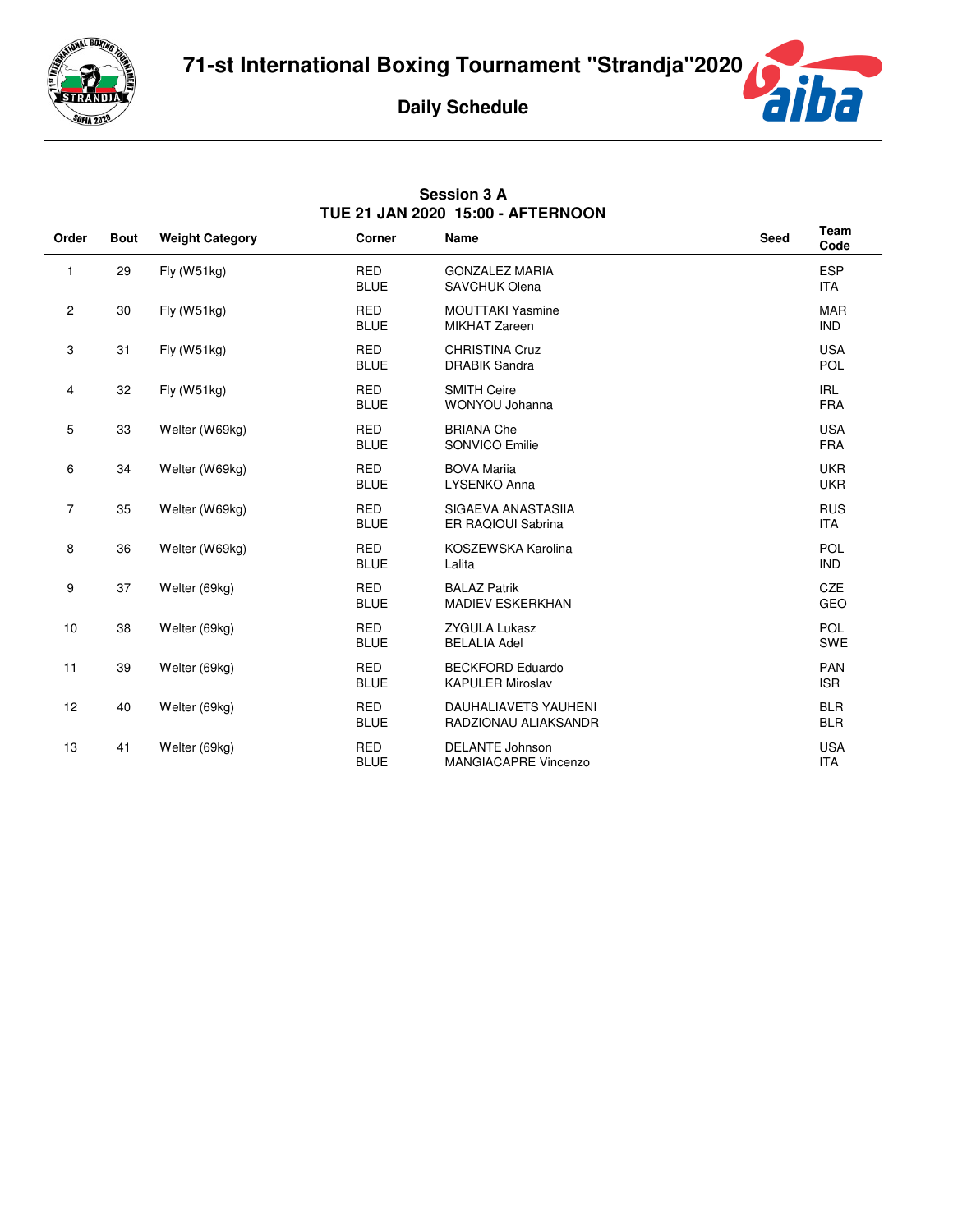

**Session 4 B**



|                | TUE 21 JAN 2020 15:00 - AFTERNOON |                        |                           |                                                     |             |                          |  |
|----------------|-----------------------------------|------------------------|---------------------------|-----------------------------------------------------|-------------|--------------------------|--|
| Order          | <b>Bout</b>                       | <b>Weight Category</b> | Corner                    | Name                                                | <b>Seed</b> | Team<br>Code             |  |
| 1              | 42                                | Fly (W51kg)            | <b>RED</b><br><b>BLUE</b> | <b>ERSHOVA SNEZHANA</b><br><b>ROK Natalia</b>       |             | <b>RUS</b><br><b>POL</b> |  |
| $\overline{2}$ | 43                                | $Fly$ (W51 $kg$ )      | <b>RED</b><br><b>BLUE</b> | KOUTSOGEORGOPOULOU AIKATERINI<br>RADOVANOVIC Nina   |             | GRE<br><b>SRB</b>        |  |
| 3              | 44                                | $Fly$ (W51 $kg$ )      | <b>RED</b><br><b>BLUE</b> | <b>GOTTLOB Ursula</b><br><b>MANICH Amalie</b>       |             | <b>GER</b><br><b>DEN</b> |  |
| 4              | 45                                | Welter (W69kg)         | <b>RED</b><br><b>BLUE</b> | YONUZOVA Melis<br><b>DERIEUW Oshin</b>              |             | <b>BUL</b><br><b>BEL</b> |  |
| 5              | 46                                | Welter (W69kg)         | <b>RED</b><br><b>BLUE</b> | <b>MARTIN PATRICIA</b><br><b>ANGELSEN Madeleine</b> |             | <b>ESP</b><br><b>NOR</b> |  |
| 6              | 47                                | Welter (W69kg)         | <b>RED</b><br><b>BLUE</b> | <b>SOARES Beatriz</b><br><b>DESMOND Christina</b>   |             | <b>BRA</b><br><b>IRL</b> |  |
| $\overline{7}$ | 48                                | Welter (W69kg)         | <b>RED</b><br><b>BLUE</b> | <b>APETZ Nadine</b><br><b>OSHAE Jones</b>           |             | <b>GER</b><br><b>USA</b> |  |
| 8              | 49                                | Welter (69kg)          | <b>RED</b><br><b>BLUE</b> | <b>POLSKI Mateusz</b><br>NEGI Duryodhan Singh       |             | POL<br><b>IND</b>        |  |
| 9              | 50                                | Welter (69kg)          | <b>RED</b><br><b>BLUE</b> | <b>FADHUL Abdullah</b><br><b>FREDDY Rojas</b>       |             | <b>BAH</b><br><b>USA</b> |  |
| 10             | 51                                | Welter (69kg)          | <b>RED</b><br><b>BLUE</b> | <b>HAMBLI Wahid</b><br><b>EMINI Don</b>             |             | <b>FRA</b><br><b>NOR</b> |  |
| 11             | 52                                | Welter (69kg)          | <b>RED</b><br><b>BLUE</b> | <b>BARABANOV Yevhenii</b><br>SISSOKHO YOUBA         |             | <b>UKR</b><br><b>ESP</b> |  |
| 12             | 53                                | Welter (69kg)          | <b>RED</b><br><b>BLUE</b> | <b>PATRIOT Behrami</b><br><b>RACHEM Mohamed</b>     |             | <b>KOS</b><br><b>BEL</b> |  |
| 13             | 54                                | Welter (69kg)          | <b>RED</b><br><b>BLUE</b> | <b>GALAGOT Dmitri</b><br><b>BANK Jacob</b>          |             | <b>MDA</b><br><b>DEN</b> |  |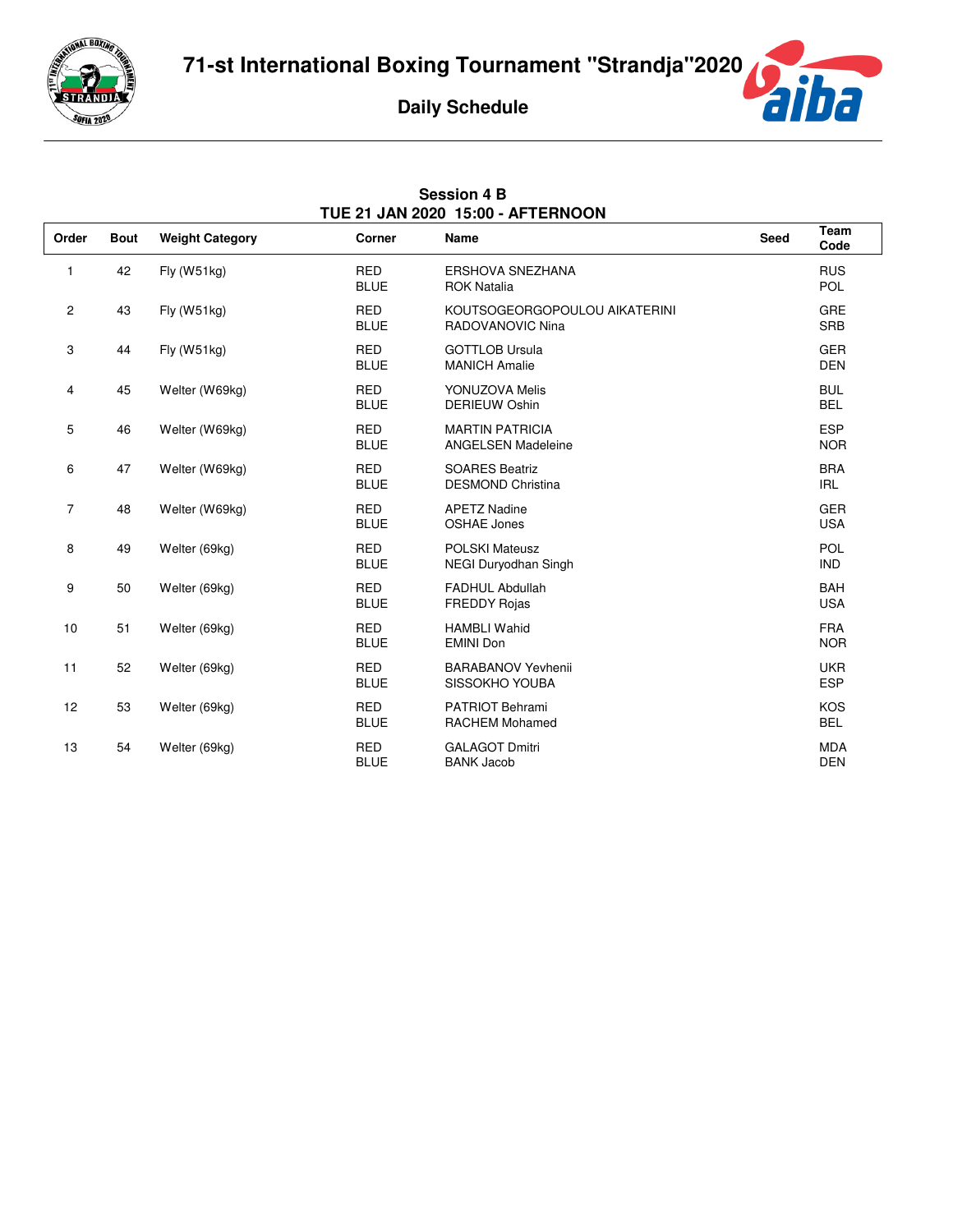

**Session 6 A**



| TUE 21 JAN 2020 19:00 - EVENING |             |                        |                           |                                                      |      |                          |  |
|---------------------------------|-------------|------------------------|---------------------------|------------------------------------------------------|------|--------------------------|--|
| Order                           | <b>Bout</b> | <b>Weight Category</b> | Corner                    | Name                                                 | Seed | Team<br>Code             |  |
| 1                               | 55          | Fly (52kg)             | <b>RED</b><br><b>BLUE</b> | <b>ASENOV Daniel</b><br><b>SLOMINSKI Jakub</b>       |      | <b>BUL</b><br>POL        |  |
| $\mathbf{2}$                    | 56          | Fly (52kg)             | <b>RED</b><br><b>BLUE</b> | <b>MALIK Daniel</b><br><b>BASHKIM Bajoku</b>         |      | <b>DEN</b><br>KOS        |  |
| 3                               | 57          | Fly (52kg)             | <b>RED</b><br><b>BLUE</b> | <b>ANTHONY Herrera</b><br><b>KARMILCHYK YAUHENI</b>  |      | <b>USA</b><br><b>BLR</b> |  |
| 4                               | 58          | Fly (52kg)             | <b>RED</b><br><b>BLUE</b> | SUHODOLSCHI Dmitri<br><b>DIMITROV Shaban</b>         |      | <b>MDA</b><br><b>BUL</b> |  |
| 5                               | 59          | Feather (57kg)         | <b>RED</b><br><b>BLUE</b> | <b>JOZWIK Maciei</b><br><b>GODLA Kevin</b>           |      | POL<br>CZE               |  |
| 6                               | 60          | Light Heavy (81kg)     | <b>RED</b><br><b>BLUE</b> | <b>ATIF OberIton</b><br><b>JALIDOV GAZIMAGOMED</b>   |      | <b>USA</b><br><b>ESP</b> |  |
| $\overline{7}$                  | 61          | Light Heavy (81kg)     | <b>RED</b><br><b>BLUE</b> | <b>SVECHEV Georgi</b><br><b>HOREJSEK Karel</b>       |      | <b>BUL</b><br>CZE        |  |
| 8                               | 62          | Light Heavy (81kg)     | <b>RED</b><br><b>BLUE</b> | <b>ALIU Krenar</b><br><b>WIKTORZAK Sebastian</b>     |      | <b>FIN</b><br>POL        |  |
| 9                               | 63          | Heavy (91kg)           | <b>RED</b><br><b>BLUE</b> | <b>JUNIOR Abner</b><br><b>JAMAR Talley</b>           |      | <b>BRA</b><br><b>USA</b> |  |
| 10                              | 64          | Heavy (91kg)           | <b>RED</b><br><b>BLUE</b> | <b>SCHELSTRAETE Victor</b><br><b>AFANASEV Kirill</b> |      | <b>BEL</b><br><b>IRL</b> |  |
| 11                              | 65          | Heavy (91kg)           | <b>RED</b><br><b>BLUE</b> | SOCZYNSKI Michal<br><b>IGNAT Aurel</b>               |      | POL<br><b>MDA</b>        |  |